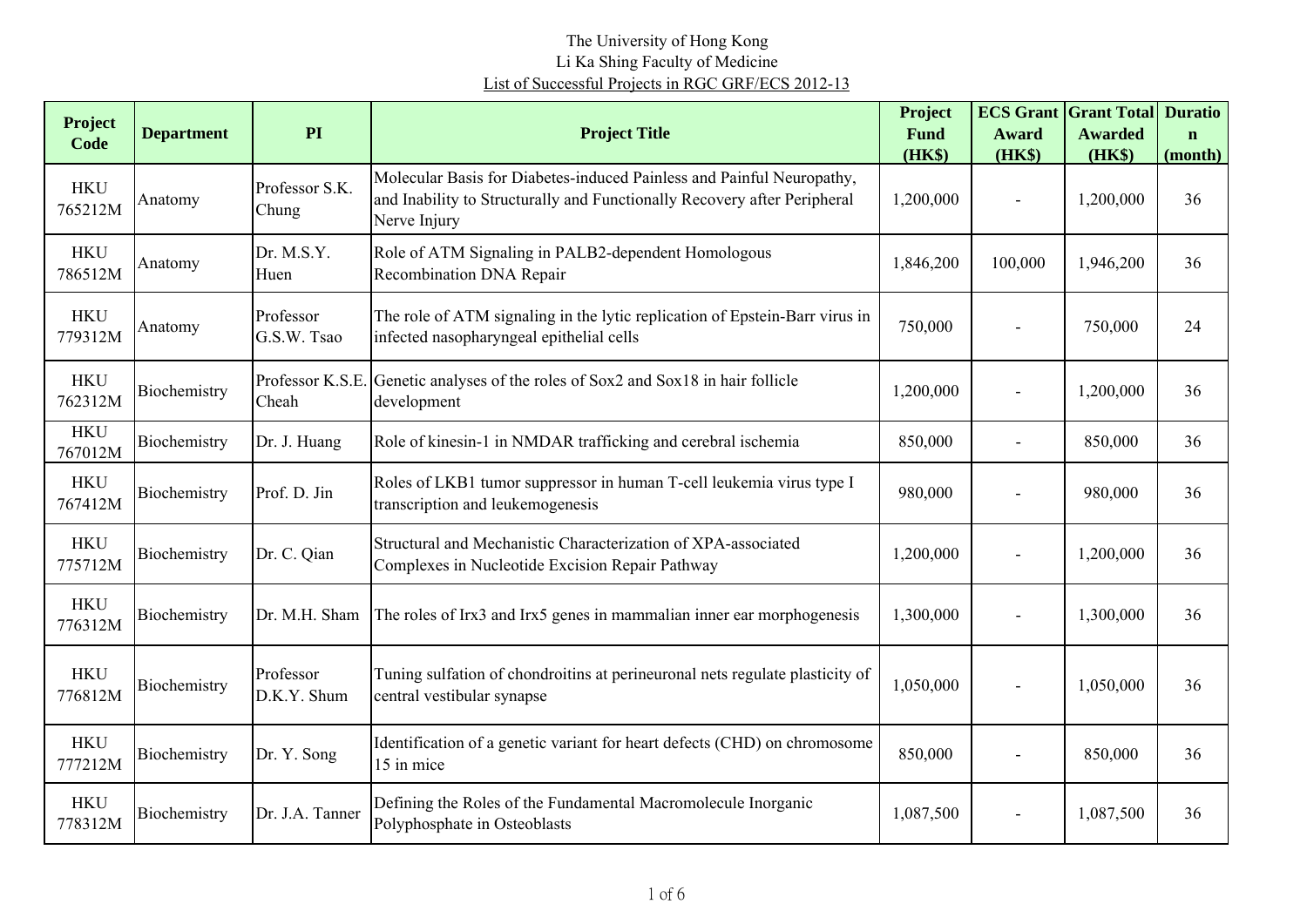| <b>Project</b><br>Code | <b>Department</b>     | PI                         | <b>Project Title</b>                                                                                                                                                         | Project<br><b>Fund</b> | <b>Award</b>   | <b>ECS Grant Grant Total Duratio</b><br><b>Awarded</b> | $\mathbf n$ |
|------------------------|-----------------------|----------------------------|------------------------------------------------------------------------------------------------------------------------------------------------------------------------------|------------------------|----------------|--------------------------------------------------------|-------------|
|                        |                       |                            |                                                                                                                                                                              | (HK\$)                 | (HK\$)         | $(HK\$                                                 | (month)     |
| <b>HKU</b><br>783212M  | Biochemistry          | Dr. K.M. Yao               | Secreted PDZ domain-containing protein 2 and regulation of Sonic<br>hedgehog signaling during neural tube development                                                        | 850,000                | $\blacksquare$ | 850,000                                                | 36          |
| <b>HKU</b><br>762912M  | Clinical<br>Oncology  | Dr. Y. Cheng               | A novel tumor suppressive pathway mediated by BLU gene in<br>nasopharyngeal carcinoma                                                                                        | 576,000                |                | 576,000                                                | 24          |
| <b>HKU</b><br>768312M  | Clinical<br>Oncology  | Professor<br>D.L.W. Kwong  | PET/CT scan for early response monitoring and radiation dose escalation<br>in locally advanced nasopharyngeal carcinoma                                                      | 1,169,000              |                | 1,169,000                                              | 36          |
| <b>HKU</b><br>786012M  | Community<br>Medicine | Dr. Y.H. Chan              | PR Interval Prolongation-Induced Abnormal Vascular Function and<br>Cardiovascular Death through Renin-Angiotensin-Aldosterone Activation:<br>A Mendelian Randomization Study | 995,744                | 50,000         | 1,045,744                                              | 36          |
| <b>HKU</b><br>780512M  | Community<br>Medicine | Dr. C.M. Wong              | A cohort study for effects of environmental thermal stress and air pollution<br>on mortality for the older population in Hong Kong                                           | 750,000                |                | 750,000                                                | 24          |
| <b>HKU</b><br>760212M  | Medicine              | Dr. L. Bu                  | Human WT1 epicardial progenitor cells                                                                                                                                        | 642,000                |                | 642,000                                                | 36          |
| <b>HKU</b><br>760712M  | Medicine              | Professor<br>D.T.M. Chan   | The Role of Annexin II in the Regulation of Inflammation and Fibrosis in<br>Lupus Nephritis                                                                                  | 1,010,000              |                | 1,010,000                                              | 36          |
| <b>HKU</b><br>763312M  | Medicine              | Professor<br>B.M.Y. Cheung | Does an elevated lipocalin-2 concentration in plasma lead to endothelial<br>dysfunction and hypertension?                                                                    | 1,158,894              |                | 1,158,894                                              | 30          |
| <b>HKU</b><br>766812M  | Medicine              | Dr. R.L.C. Hoo             | Interplay between adipocyte fatty acid binding protein and endoplasmic<br>reticulum stress in toxic lipids-induced inflammation in macrophages                               | 750,000                |                | 750,000                                                | 24          |
| <b>HKU</b><br>771712M  | Medicine              | Dr. G.R. Li                | Roles of Functional Ion Channels in Migration and Proliferation of<br>Human Cardiac c-Kit+ Cells                                                                             | 850,000                | $\blacksquare$ | 850,000                                                | 30          |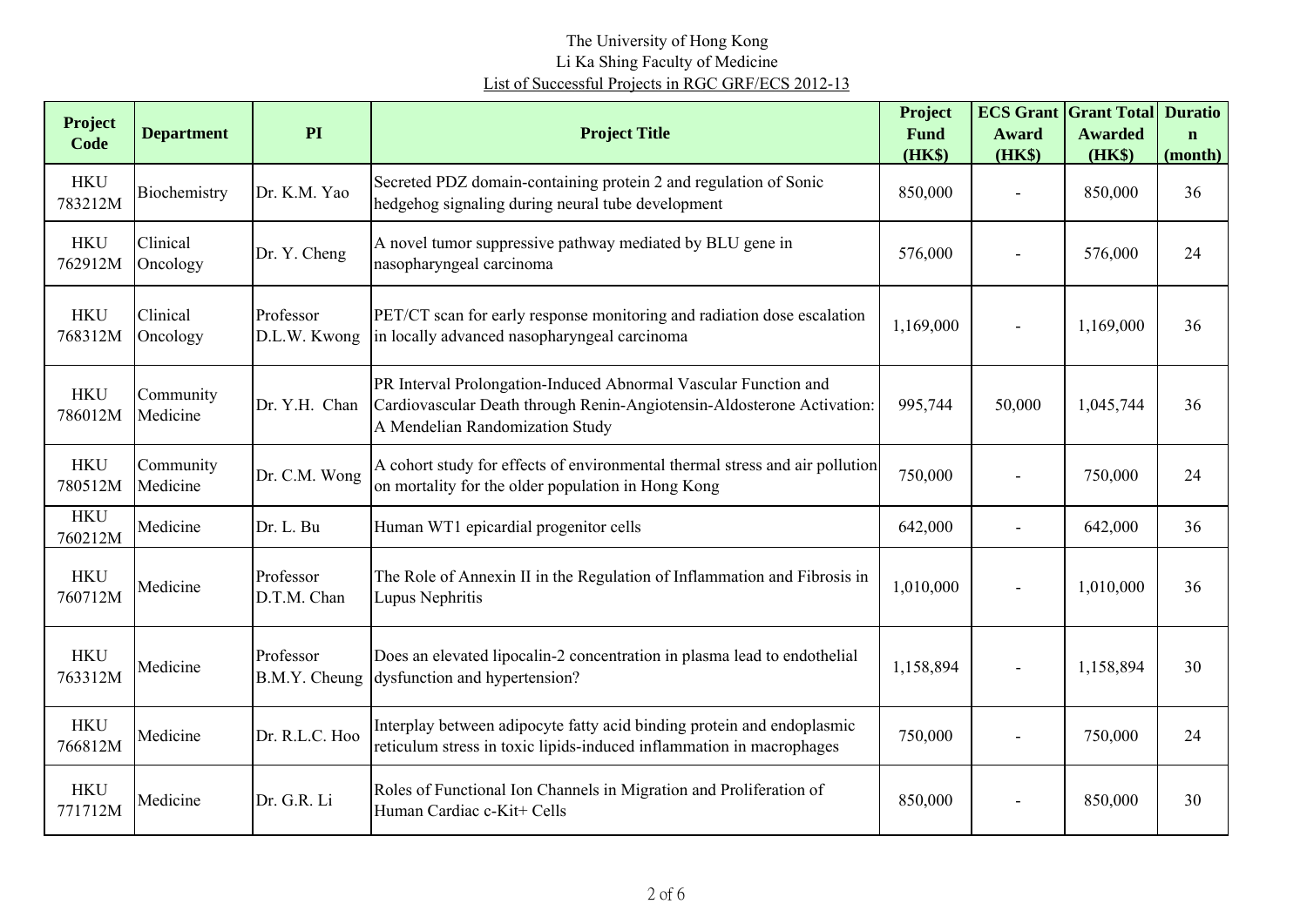| <b>Project</b>        | <b>Department</b>           | PI                       | <b>Project Title</b>                                                                                                                                                                                           | Project<br><b>Fund</b> | <b>Award</b>   | <b>ECS Grant Grant Total</b><br><b>Awarded</b> | <b>Duratio</b><br>$\mathbf{n}$ |
|-----------------------|-----------------------------|--------------------------|----------------------------------------------------------------------------------------------------------------------------------------------------------------------------------------------------------------|------------------------|----------------|------------------------------------------------|--------------------------------|
| Code                  |                             |                          |                                                                                                                                                                                                                | (HK\$)                 | (HK\$)         | (HK\$)                                         | (month)                        |
| <b>HKU</b><br>773612M | Medicine                    |                          | Investigating the mechanisms of cigarette smoke-induced disruption of<br>Dr. J.C.W. Mak serotonin homeostasis in the airways in vitro and in vivo - relevant to<br>chronic obstructive pulmonary disease       | 896,236                |                | 896,236                                        | 24                             |
| <b>HKU</b><br>776912M | Medicine                    | Dr. D.C.W. Siu           | Human Induced Pluripotent Stem Cells as a Disease Modeling and Drug<br>Screening Platform for Friedreich Ataxia                                                                                                | 950,000                |                | 950,000                                        | 24                             |
| <b>HKU</b><br>777712M | Medicine                    | Professor<br>K.C.B. Tan  | Advanced glycation end product receptors in diabetes                                                                                                                                                           | 850,000                |                | 850,000                                        | 36                             |
| <b>HKU</b><br>778212M | Medicine                    | Professor<br>S.C.W. Tang | Exploring the role of bone marrow-derived mesenchymal stromal/stem<br>cells in nephropathies                                                                                                                   | 980,000                |                | 980,000                                        | 36                             |
| <b>HKU</b><br>779512M | Medicine                    | Professor H.F.<br>Tse    | Therapeutic Effects and Mechanism of Sympathorenal Axis Modulation<br>by Catheter-based Renal Denervation in Porcine Model of Ischemic Heart<br>Failure                                                        | 1,200,000              |                | 1,200,000                                      | 24                             |
| <b>HKU</b><br>782612M | Medicine                    | Dr. A. Xu                | The adaptor protein APPL1 as a physiological regulator of insulin<br>secretion in pancreatic $\beta$ cells                                                                                                     | 1,010,000              |                | 1,010,000                                      | 36                             |
| <b>HKU</b><br>784812M | Medicine                    |                          | Dr. S.S.Y. Yung The Role of Fibronectin in Peritoneal Inflammation and Fibrosis                                                                                                                                | 950,000                |                | 950,000                                        | 36                             |
| <b>HKU</b><br>762712M | Microbiology                | Dr. Z. Chen              | Mechanism of a soluble PD-1-based vaccine in amplifying antiviral CD8+<br>T-cell immunity                                                                                                                      | 1,100,000              | $\blacksquare$ | 1,100,000                                      | 36                             |
| <b>HKU</b><br>777512M | Microbiology                | Dr. K.H. Sze             | Investigation of the binding of cell wall proteins of Penicillium marneffei<br>and Aspergillus fumigates with proinflammatory lipid signaling<br>molecules: A mechanism of pathogen's evasion of host defense? | 826,000                |                | 826,000                                        | 24                             |
| <b>HKU</b><br>785112M | Microbiology                | Dr. M. Zhang             | Guiding the immune response: a novel approach for HIV-1 vaccine<br>development                                                                                                                                 | 1,200,000              |                | 1,200,000                                      | 36                             |
| <b>HKU</b><br>764512M | Obstetrics &<br>Gynaecology | Dr. C.N. Chiu            | Complementary role of sperm sialyl-Lewis $(x)$ binding proteins and<br>sialidase on sperm-zona pellucida interaction                                                                                           | 1,143,840              | $\blacksquare$ | 1,143,840                                      | 36                             |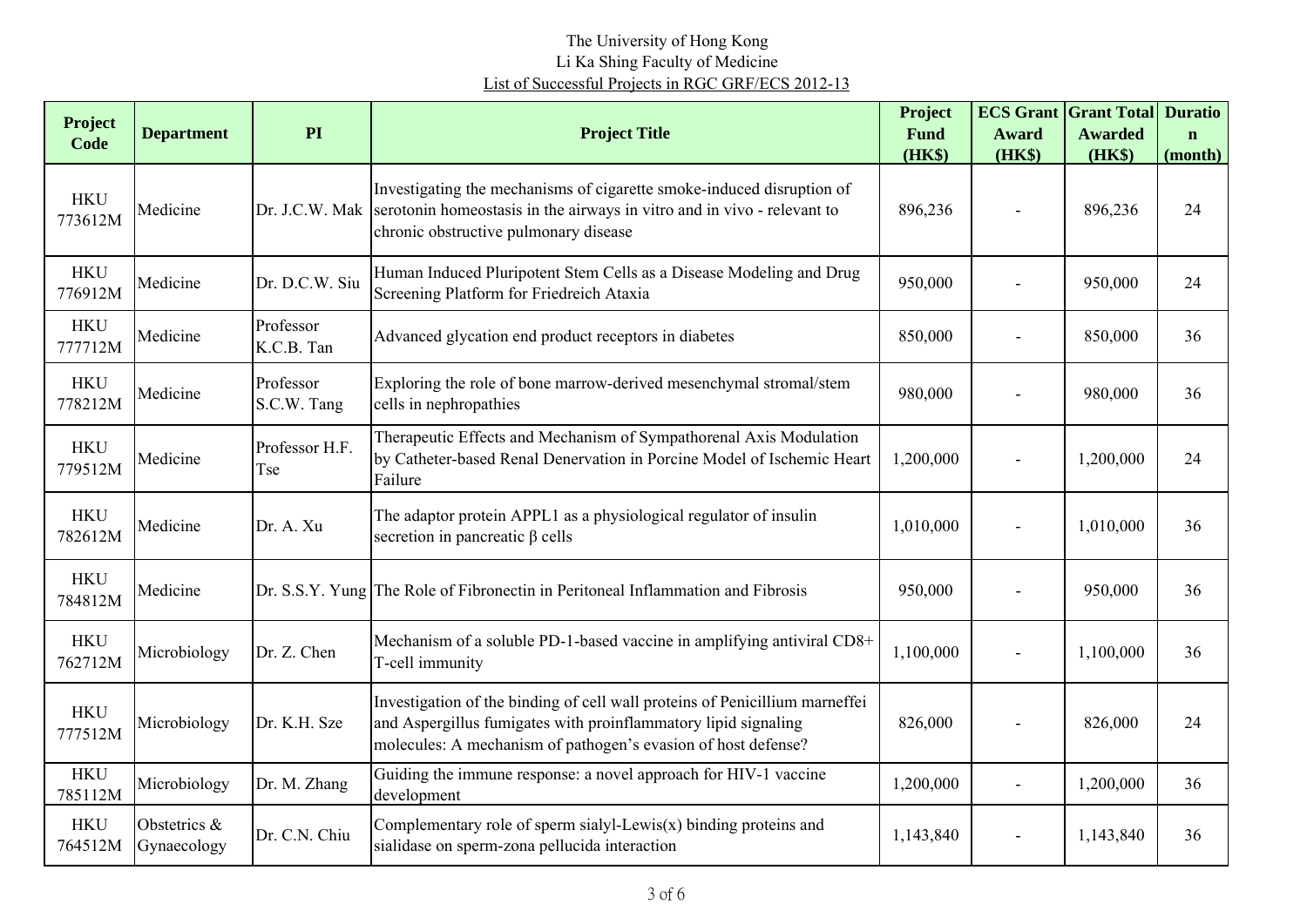| Project<br>Code       | <b>Department</b>              | PI                         | <b>Project Title</b>                                                                                                                                                                         | Project<br><b>Fund</b> | <b>ECS Grant</b><br><b>Award</b> | <b>Grant Total</b><br><b>Awarded</b> | <b>Duratio</b><br>$\mathbf n$ |
|-----------------------|--------------------------------|----------------------------|----------------------------------------------------------------------------------------------------------------------------------------------------------------------------------------------|------------------------|----------------------------------|--------------------------------------|-------------------------------|
|                       |                                |                            |                                                                                                                                                                                              | (HK\$)                 | (HK\$)                           | (HK\$)                               | (month)                       |
| <b>HKU</b><br>774212M | Obstetrics &<br>Gynaecology    | Dr. E.H.Y. Ng              | Control of human decidual macrophage differentiation by glycodelin-A                                                                                                                         | 1,297,160              |                                  | 1,297,160                            | 24                            |
| <b>HKU</b><br>763712M | Orthopaedics &<br>Traumatology | Professor<br>K.M.C. Cheung | Role of cadherin 2 in intervertebral disc development and degeneration                                                                                                                       | 1,346,850              |                                  | 1,346,850                            | 36                            |
| <b>HKU</b><br>773112M | Orthopaedics &<br>Traumatology | Professor K.D.K<br>Luk     | Nutritional pathways assessment for allograft disc regeneration: an in vivo<br>MRI study                                                                                                     | 1,010,000              |                                  | 1,010,000                            | 36                            |
| <b>HKU</b><br>775912M | Orthopaedics &<br>Traumatology | Dr. D.<br>Samartzis        | The Role of Adipokines in Intervertebral Disc Degeneration of the<br>Lumbar Spine                                                                                                            | 1,100,000              |                                  | 1,100,000                            | 36                            |
| <b>HKU</b><br>764712M | Pathology                      | Dr. W.L. Choi              | The roles of FOXP1 and its N-terminally truncated isoforms in the<br>pathogenesis of diffuse large B-cell lymphoma                                                                           | 700,000                |                                  | 700,000                              | 36                            |
| <b>HKU</b><br>768712M | Pathology                      | Professor C.W.<br>Lam      | Identifying the disease gene for a new locus of congenital myasthenic<br>syndrome                                                                                                            | 450,000                |                                  | 450,000                              | 12                            |
| <b>HKU</b><br>772712M | Pathology                      | Dr. L. Lu                  | Roles of leptin in regulating T cell function and autoimmune pathogenesis                                                                                                                    | 950,000                |                                  | 950,000                              | 36                            |
| <b>HKU</b><br>773412M | Pathology                      | Dr. S.K.Y. Ma              | Characterization and clinical evaluation of the metastasis-suppressing<br>function of TP53INP1 in hepatocellular carcinoma                                                                   | 1,000,000              |                                  | 1,000,000                            | 36                            |
| <b>HKU</b><br>774712M | Pathology                      | Dr. R.K. Ng                | The functional role of epigenetic memory in the differentiation plasticity<br>of induced pluripotent stem cells                                                                              | 1,600,000              |                                  | 1,600,000                            | 36                            |
| <b>HKU</b><br>777312M | Pathology                      | Professor G.<br>Srivastava | Epigenetic silencing of the lymphocyte homing receptor CD44 in reactive<br>germinal center B cells (GCB) and its activation in GCB-derived<br>lymphomas by aberrant promoter hypomethylation | 944,972                |                                  | 944,972                              | 24                            |
| <b>HKU</b><br>780612M | Pathology                      | Dr. C.M. Wong              | Deregulation of SETDB1 and its functional roles in liver cancer                                                                                                                              | 1,010,000              |                                  | 1,010,000                            | 36                            |
| <b>HKU</b><br>778012M | Pharmacology<br>& Pharmacy     |                            | Activation of prostaglandin E receptor 4: a novel anti-inflammatory<br>Dr. E.H.C. Tang mechanism that protects against adipose tissue inflammation and obesity-<br>related complications.    | 850,000                |                                  | 850,000                              | 36                            |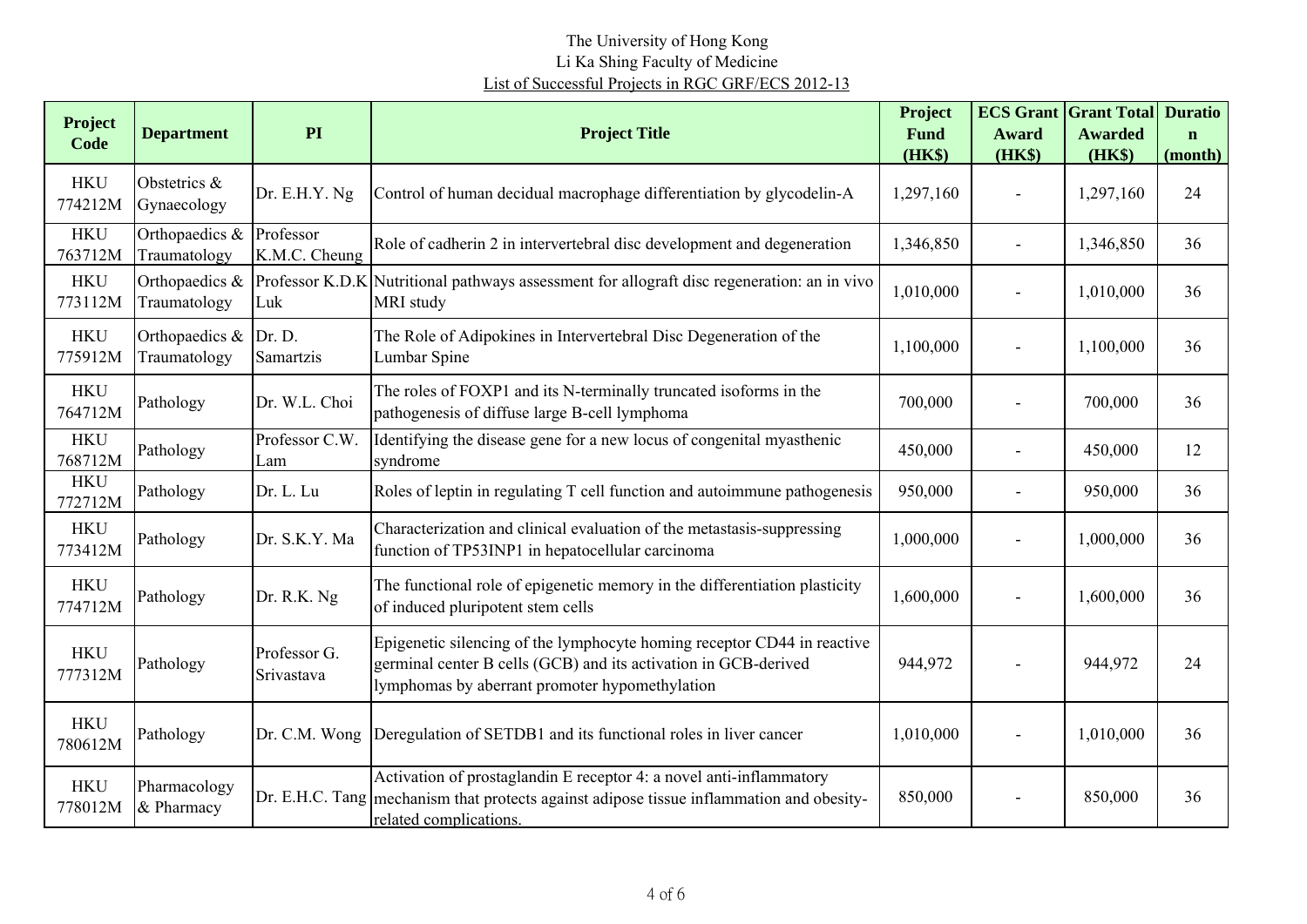| <b>Project</b><br>Code | <b>Department</b>          | PI                                 | <b>Project Title</b>                                                                                                                                     | Project<br>Fund<br>(HK\$) | <b>Award</b><br>(HK\$) | <b>ECS Grant Grant Total</b><br><b>Awarded</b><br>(HK\$) | <b>Duratio</b><br>$\mathbf n$<br>(month) |
|------------------------|----------------------------|------------------------------------|----------------------------------------------------------------------------------------------------------------------------------------------------------|---------------------------|------------------------|----------------------------------------------------------|------------------------------------------|
| <b>HKU</b><br>779712M  | Pharmacology<br>& Pharmacy | Professor<br>P.M.G.R.<br>Vanhoutte | Role of adipose SIRT1 in regulating systemic energy homeostasis and<br>vascular function: focus on biotin, biotinyl enzymes and lipid metabolism         | 950,000                   |                        | 950,000                                                  | 36                                       |
| <b>HKU</b><br>761812M  | Physiology                 | Professor Y.S.<br>Chan             | Long-term depression of inhibitory responses is critical to the maturation<br>of the vestibular circuitry                                                | 950,000                   |                        | 950,000                                                  | 36                                       |
| <b>HKU</b><br>766412M  | Physiology                 | Professor Q.<br>Hao                | Structural Biology of Human PECAM-1 (CD31) in Cell Adhesion and<br>Leukocyte Transmigration                                                              | 976,000                   |                        | 976,000                                                  | 36                                       |
| <b>HKU</b><br>768112M  | Physiology                 | Dr. M. Kotaka                      | Structural determination of Crimean-Congo Haemorrhagic Fever viral<br>nucleocapsid protein                                                               | 980,000                   |                        | 980,000                                                  | 36                                       |
| <b>HKU</b><br>769912M  | Physiology                 | Professor H.C.<br>Lee              | The Calcium Signaling Pathway Mediated by NAADP.                                                                                                         | 980,000                   |                        | 980,000                                                  | 36                                       |
| <b>HKU</b><br>762412M  | Psychiatry                 | Professor<br>E.Y.H. Chen           | The Impacts of Yoga and Aerobic Exercise on Neuro-cognitive Function<br>and Brain Structure in Early Psychosis-A Randomized Controlled<br>Clinical Trial | 1,100,000                 |                        | 1,100,000                                                | 36                                       |
| <b>HKU</b><br>763012M  | Psychiatry                 | Dr. S.S. Cherny                    | Exome sequencing of mesial temporal lobe epilepsy with hippocampal<br>sclerosis in parent-offspring trios                                                | 850,000                   |                        | 850,000                                                  | 24                                       |
| <b>HKU</b><br>776412M  | Psychiatry                 | Professor P.C.<br>Sham             | Bioinformatics tools for identifying disease loci from exome sequencing<br>data                                                                          | 1,098,000                 | $\blacksquare$         | 1,098,000                                                | 36                                       |
| <b>HKU</b><br>785612M  | <b>Public Health</b>       | Dr. H. Zhu                         | Evolution and Risk assessment studies for 2009 pandemic-like reassortant<br>swine influenza viruses from China                                           | 1,200,000                 |                        | 1,200,000                                                | 36                                       |
| <b>HKU</b><br>764112M  | Surgery                    | Dr. S.T. Cheung                    | Significance of GEP and ABCB5 / ABCF1 in regulating chemo-resistance<br>and tumor-initiating cell traits in liver cancer                                 | 1,010,000                 |                        | 1,010,000                                                | 36                                       |
| <b>HKU</b><br>766112M  | Surgery                    | Dr. M.M.<br>Garcia-Barcelo         | Whole-exome sequencing to uncover causative genes for perinatal biliary<br>atresia                                                                       | 850,000                   |                        | 850,000                                                  | 24                                       |